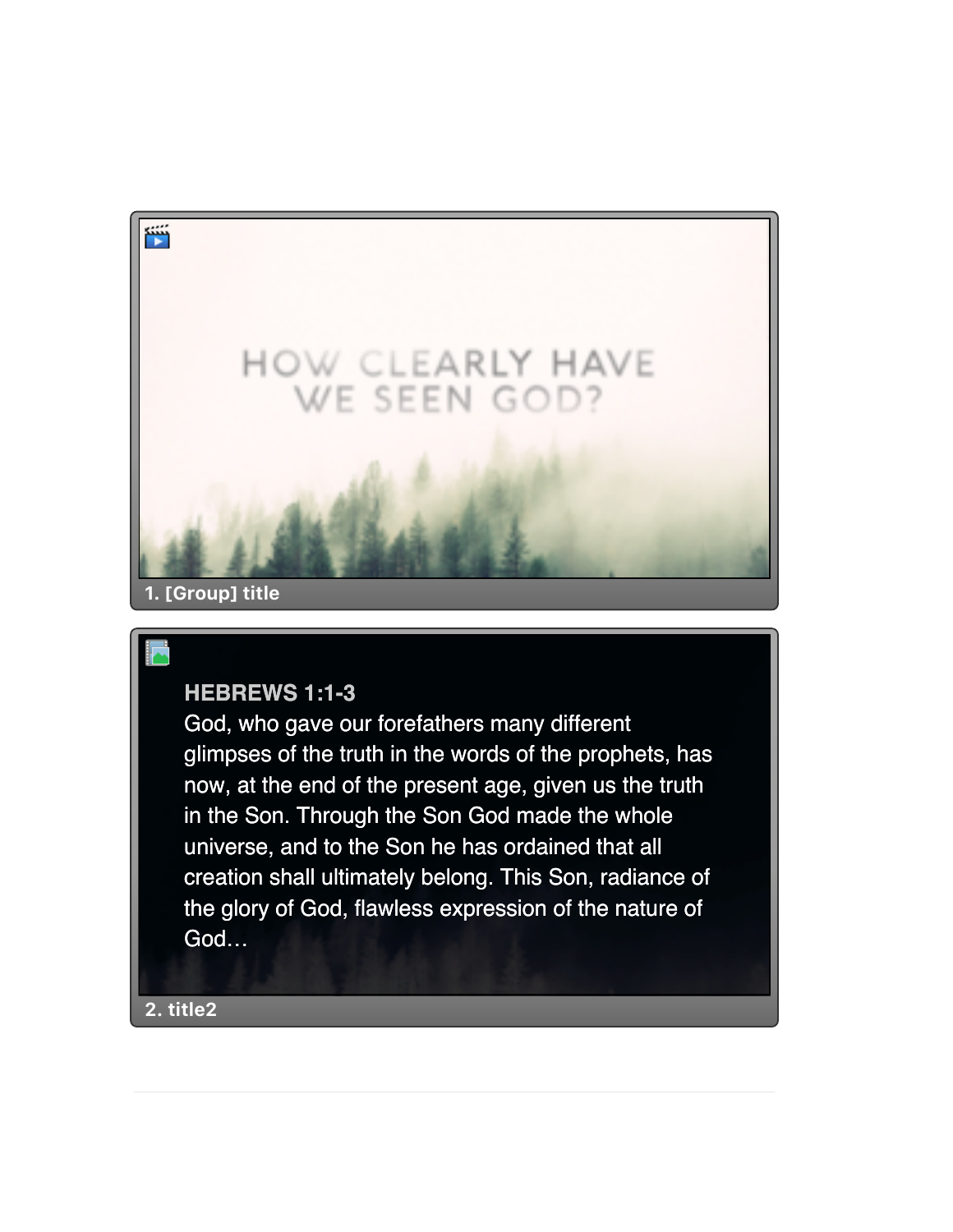

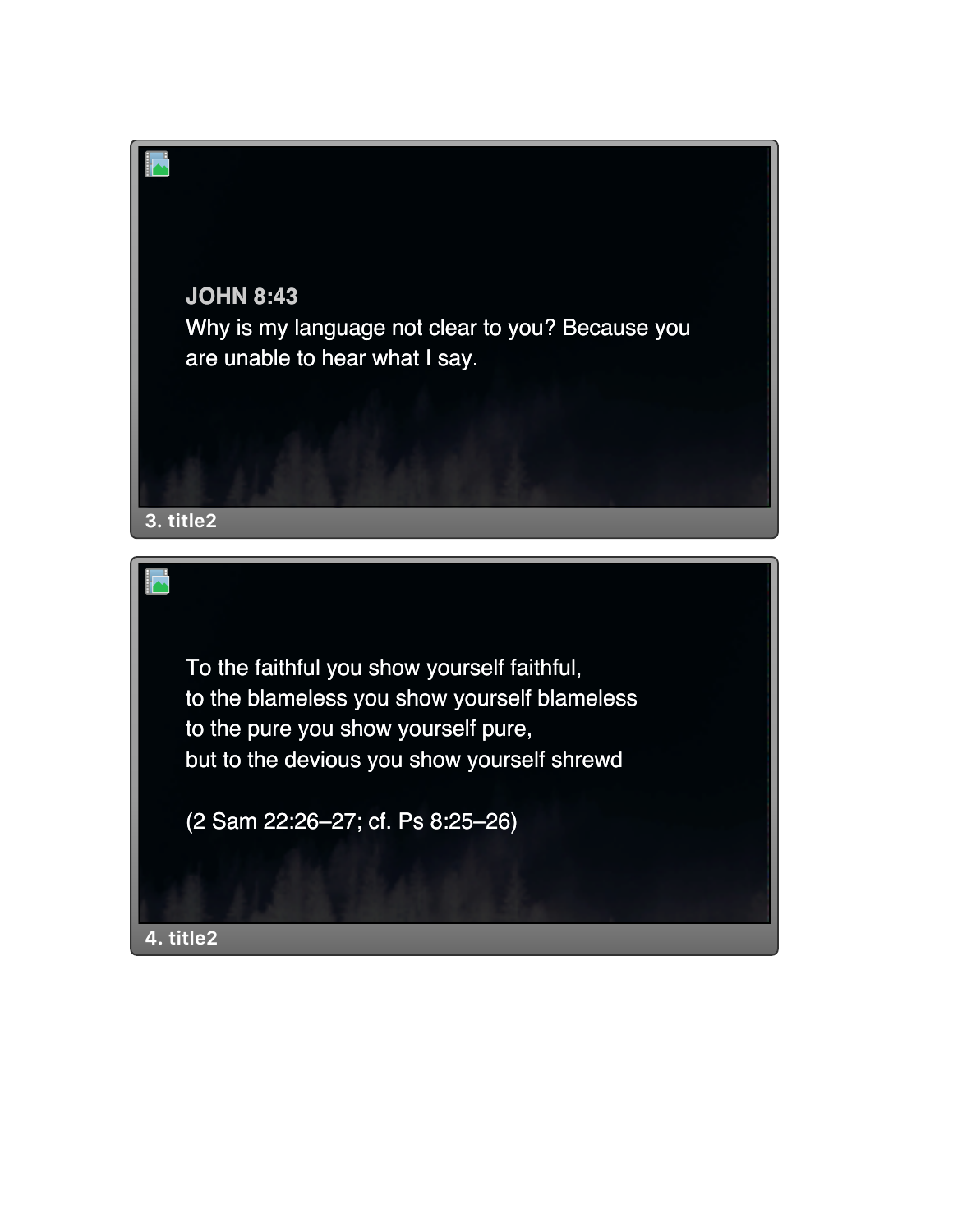

**HOSEA 4:1** There is no faithfulness, no love, no acknowledgment of God in the land.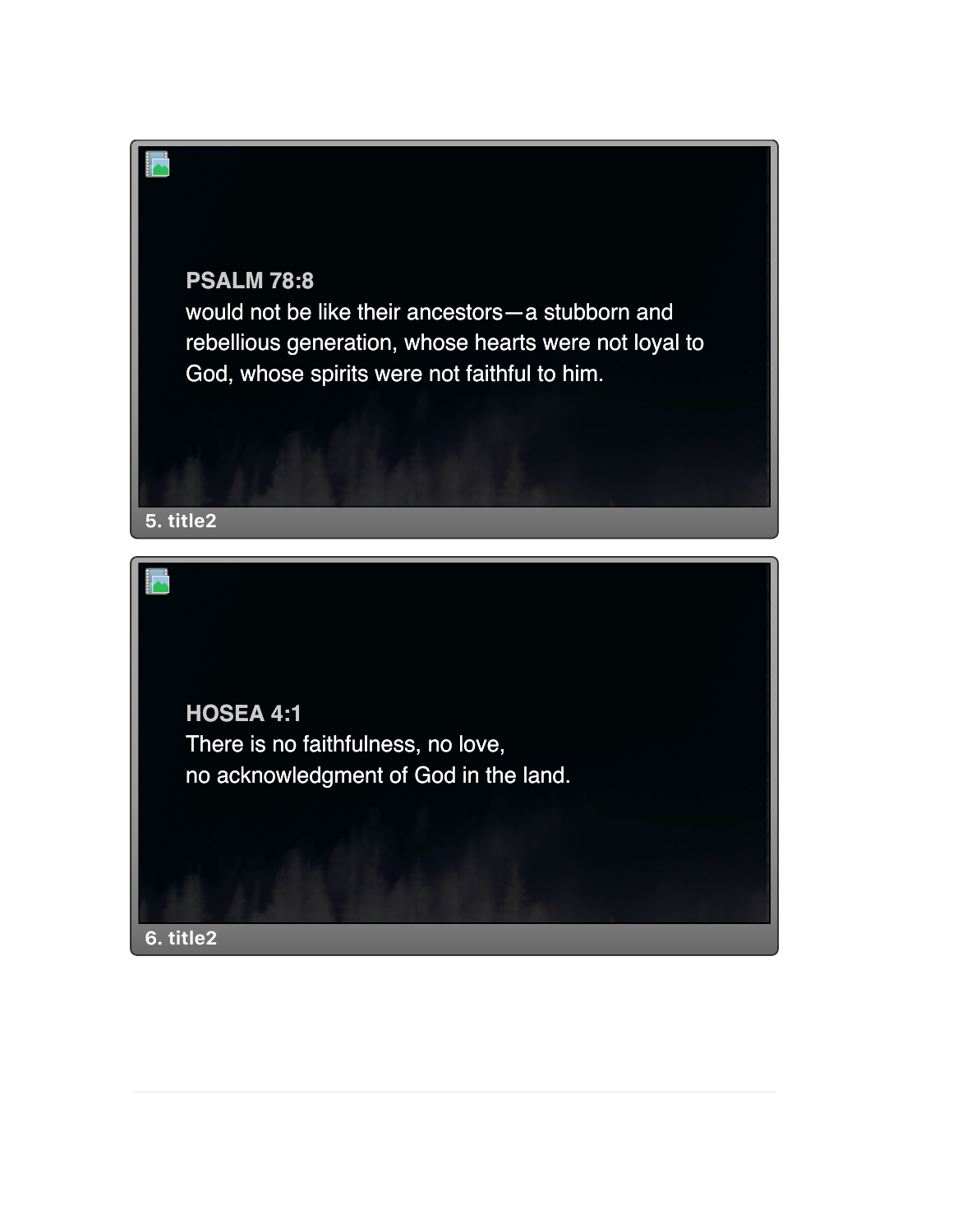## **ISAIAH 5:12-13**

they have no regard for the deeds of the Lord, no respect for the work of his hands. Therefore my people will go into exile for lack of understanding;



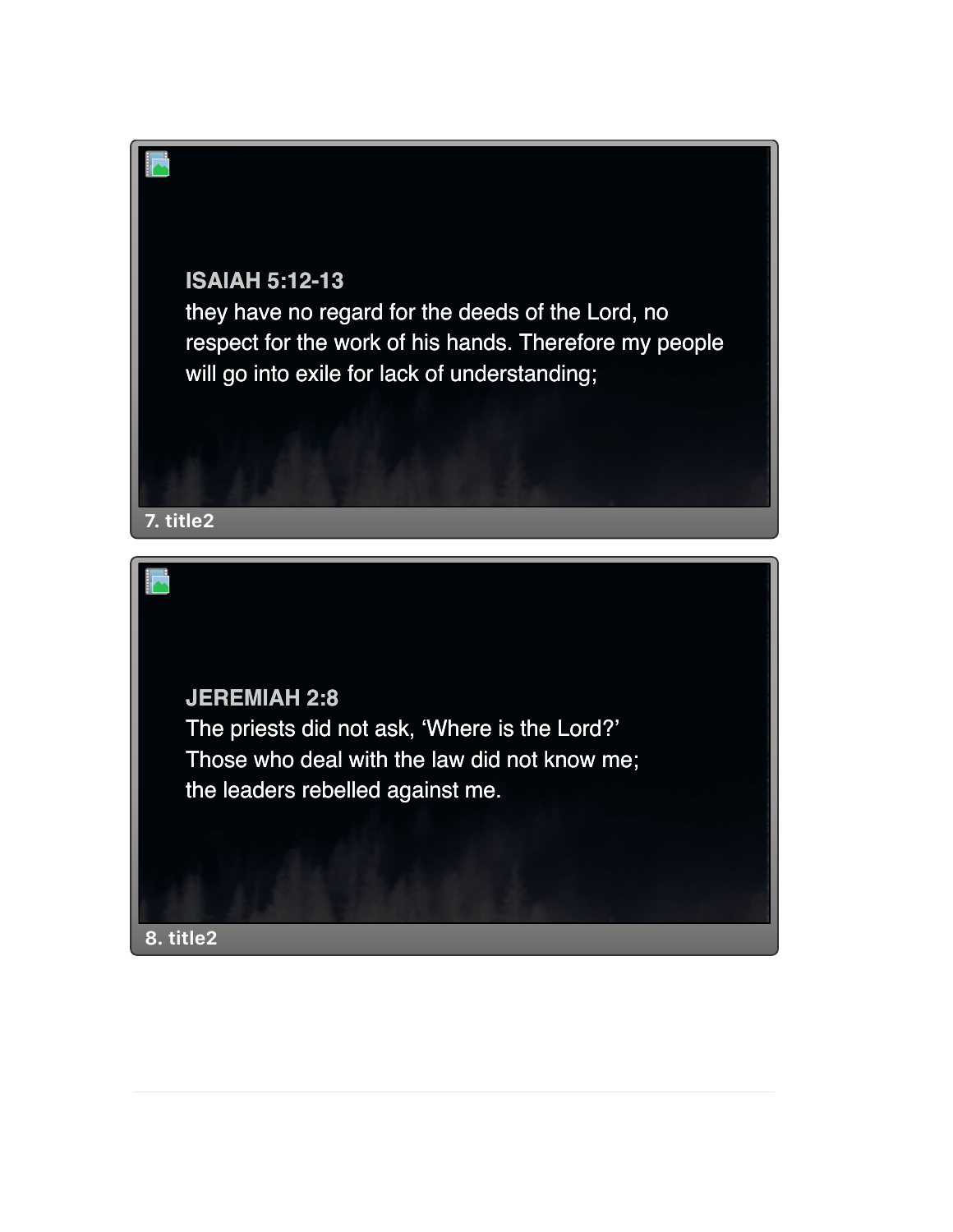

The God of the Hebrews has met with us. Now let us take a three-day journey into the wilderness to offer sacrifices to the Lord our God, *or he may strike us with plagues or with the sword.*"